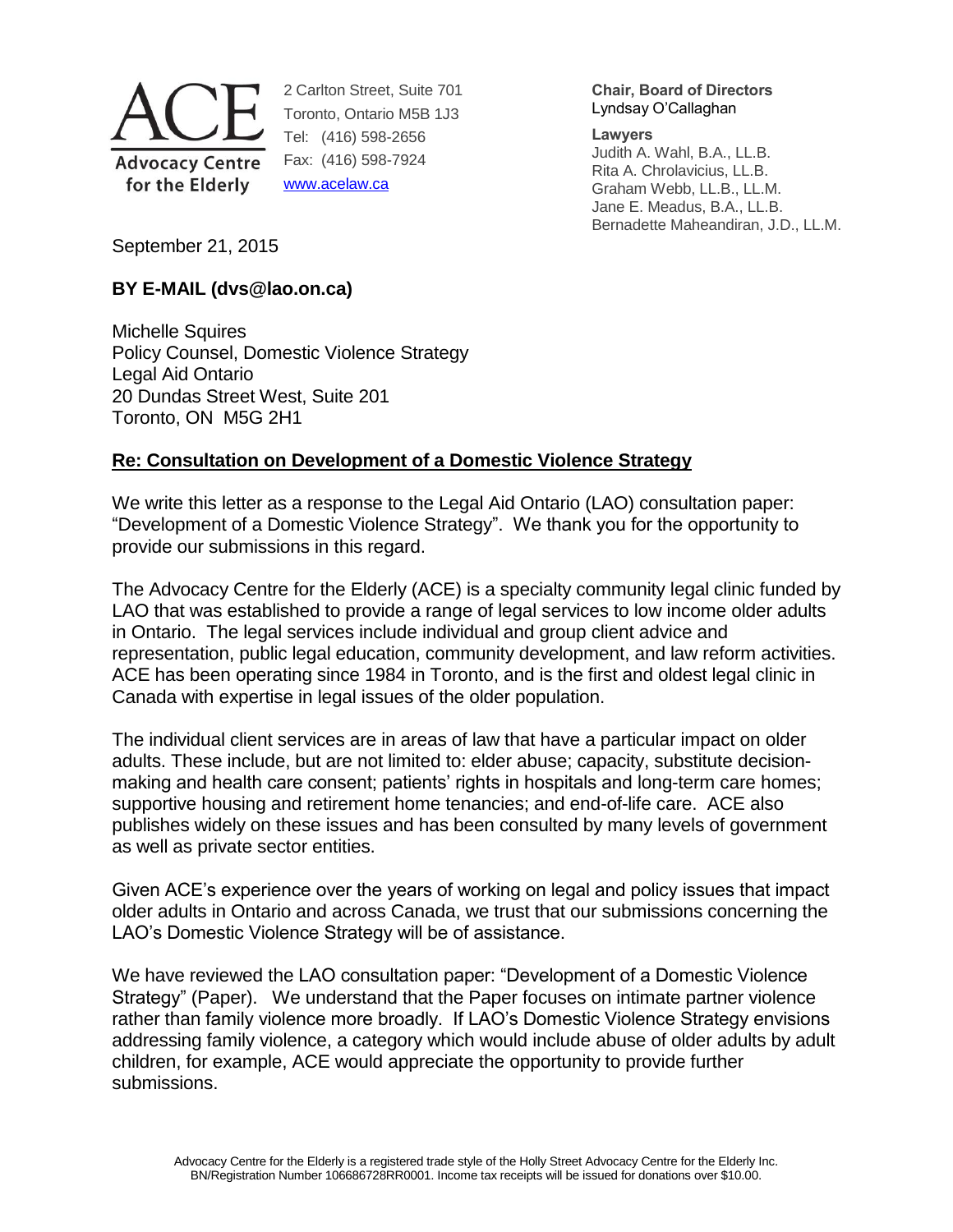ACE has endeavoured to respond to some of the issues outlined in the Paper as they relate to older adults. Specifically, ACE seeks to respond to the following question:

In criminal cases, mental health concerns must be taken into consideration, especially in cases of elder abuse. What are the impacts and proper responses if an abuser's actions are a result of a mental health issue such as dementia?

Many of ACE's clients have experienced or provide care to someone who has cognitive deficits which may result in behavioural issues or aggression. Any domestic violence strategy must take into account the needs of this marginalized population.

Our submissions in relation to the Paper and the LAO Domestic Violence Strategy will primarily address the following:

- 1. The interdisciplinary needs of older victims of domestic violence; and,
- 2. The problems faced by older adults with dementia or other mental health illnesses accused of domestic violence.

### **Background**

Although intimate partner violence tends to decrease as age increases,<sup>1</sup> older adults who experience this form of violence have significant vulnerabilities. For example, the lack of resources which often prevents victims of intimate partner violence from leaving the home is exacerbated in the case of older adults by a fixed income. Further, ACE's experience has been that these individuals may not know where to turn for help. Further, there is some evidence that although the nature of violent incidents experienced by older Canadians is similar to those experienced by younger Canadians, adults 55 and older more often reported experiencing emotional effects of violence.<sup>2</sup> Therefore, emotional support, in addition to other supports from outside agencies, would be vital for this group.

Speaking more broadly of family violence, fewer than half (46%) of all violent incidents against older adults are reported to police.<sup>3</sup> Older adult victims of spousal violence were found to be less likely to report having been victimized than those aged 15 to 54. $4$  The most common reasons for not reporting these incidents to police included, "having dealt with the incident in another way, feeling that the police couldn't do anything about it, feeling that the incident wasn't important enough or that it was a personal matter."<sup>5</sup>

In respect of older adults accused of committing crimes, ACE has been advised by Crown Attorneys that there is an increased prevalence of dementia-related cases in the criminal

 $\overline{a}$ 1 Statistics Canada, "Family Violence in Canada: A statistical profile, 2013" *Juristat* (Ottawa:StatCan.

January 15, 2015) at 23, online:<http://www.statcan.gc.ca/pub/85-002-x/2014001/article/14114-eng.pdf><br><sup>2</sup> Brennan, S. 2012. "Victimization of older Canadians, 2009". Juristat, (Ottawa: StatCan), at 16 online:<http://www.statcan.gc.ca/pub/85-002-x/2012001/article/11627-eng.htm> 3

*Ibid.* 

<sup>4</sup> *Ibid.,* at 9

<sup>5</sup> *Ibid.* at 15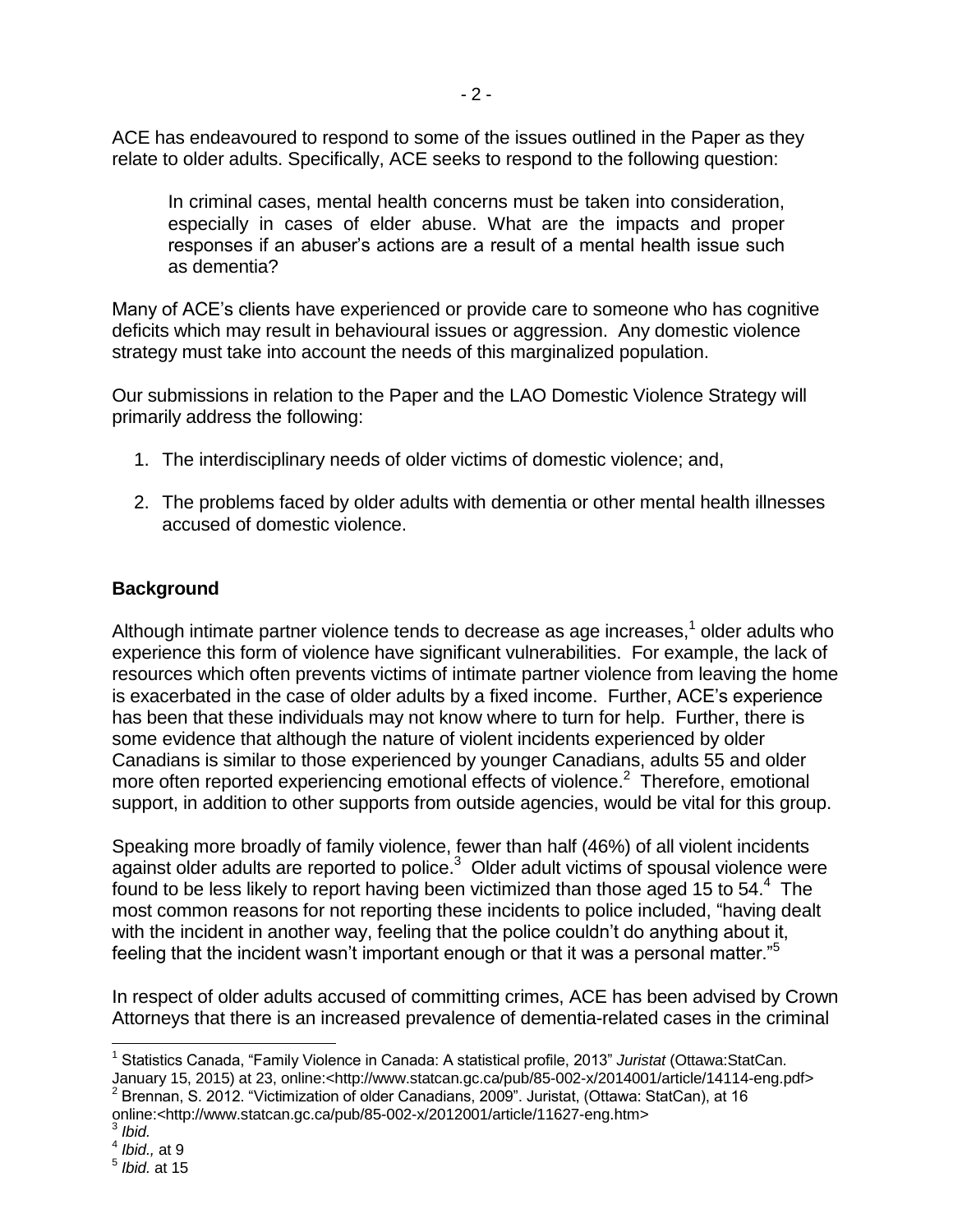justice system. Owing to mandatory charging policies around domestic violence and mandatory reporting in long-term care and retirement home settings, the dementia-related cases of domestic violence are being filtered through the criminal justice system. The system, however, has very few suitable resources to address the needs of these accused.

For example, these accused are often held in jail for extended periods of time owing to the fact that there is nowhere available to safely house them. They may not be able return to their homes where they have allegedly assaulted their spouses for safety concerns about their spouse. At the same time, it may have been the spouse who was the primary caregiver and who continues to be the accused's decision-maker for health related purposes. It may take significant periods of time to place them in a long-term care home or hospital that can accommodate their health needs.

The present wait times for long-term care homes can range from one month to several years. In particular, where the accused has behavioural problems, the accused will be more difficult to place in long-term care even if the accused has been designated a crisis (priority) placement by a community care access centre. ACE has had clients who have been refused by long-term care homes after they are accused of assault, claiming that the home does not have the nursing expertise to deal with the person's needs. In that instance, the accused may have nowhere to stay if they are not acutely ill enough to go to a hospital or a psychiatric facility.

If the alleged assault took place in a long-term care home, bail conditions may be set that do not permit the accused to return to the home. These bail conditions can result in an accused losing their accommodation. The *Long-Term Care Homes Act* provides that a long-term care home shall discharge a resident if they are absent for more than 21 days, unless they are on a medical absence, in which case they can be absent for 30 days, or a psychiatric absence, in which case they can be absent for 60 days.<sup>6</sup> At times, the bail conditions will provide that a long-term care home should supervise the accused person to ensure that the accused is kept away from the victim or vulnerable persons in the home. However, it is not appropriate to place the long-term care home in this position.

Where there has been a violent incident in a long-term care home, the home may seek to discharge the accused, claiming that the following conditions for a discharge under the legislation have been met, specifically, that "the resident's requirements for care have changed and that, as a result, the home cannot provide a sufficiently secure environment to ensure the safety of the resident or the safety of persons who come into contact with the resident".<sup>7</sup> As noted above, if a person is discharged and loses his/her accommodation in a long-term care home, it can be very difficult to again place him/her.

Further, as indicated, bail conditions set on the accused which indicate that the accused is not to associate or live with his/her spouse may be problematic where the spouse is a primary caregiver or where the spouse is the attorney for personal care or property and is unable to consult the accused to make his/her financial or health care decisions. In some instances, the spouse of the accused may not want the person charged. The victim may

 6 *Long-Term Care Homes Act,* O. Reg. 79/10, s. 146(4).

<sup>7</sup> *Ibid.* s. 145(1).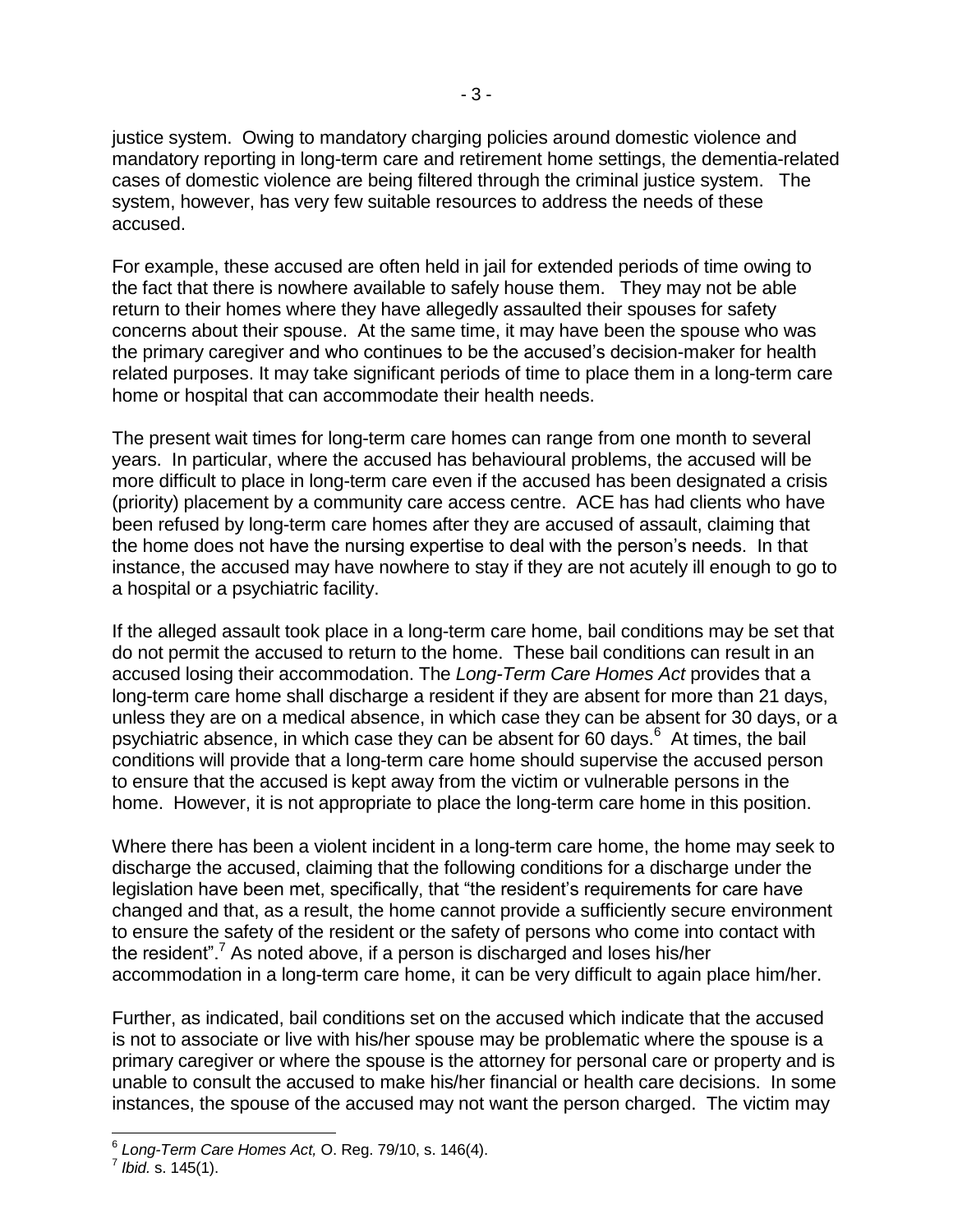- 4 -

have called the police to take accused to hospital for reasons of mental illness, but charges end up being laid owing to mandatory charging policies.

We detail recommendations to address these issues below.

### **The 'Interdisciplinary' Needs of Older Victims of Domestic Violence**

Older victims often require a multiplicity of services. Whether they are reporting an incident of abuse and need help with safety planning, or are addressing housing issues that arise upon separation from a partner and need to know their options, the needs of older victims of violence extend far beyond family or criminal court.

It would be very useful for LAO to partner with organizations in Ontario who can assist with the continuum of needs that a person experiencing domestic violence might have. ACE has received inquiries from persons seeking to leave their homes because of abuse and it would be very helpful to have direct links to agencies (such as housing providers, counsellors, or social workers) that can assist callers in this regard, rather than providing referrals to several different agencies. However, it is vital that these organizations recognize the vulnerabilities of older adult victims and are equipped to address their specific housing and income support needs. These direct links must be followed up by calls to clients to ensure that their needs have been met.

It is important not to rely on technology when conducting outreach to victims or advising them of potential services. While online tools may improve accessibility of information for some, some of ACE's clientele do not have access to computers, especially those who reside in congregate settings. It remains important to have information accessible in other formats, such as by telephone or in print.

Access to a competent lawyer, as indicated in the Paper, remains vital. At page 31 of the Paper, there is a discussion about an "advice lawyer", who provides legal advice to a victim of domestic violence. In addition to family law or criminal law issues, it may be useful for the lawyer to discuss other legal issues, such as how to protect their property rights, how to seek restitution from the guilty party (whether civilly or criminally) and how to maximize income support in instances of involuntary separation. Further, ACE supports the recommendation in the Paper of maintaining a flexible and relaxed financial eligibility test for victims of domestic violence.

### **The Problems Faced by Older Adults with Dementia or Other Mental Health Illnesses Accused of Domestic Violence**

Older adults with dementia or other mental health illnesses who are accused of domestic violence are particularly marginalized. LAO must continue to provide these persons with access to trained criminal counsel, including duty counsel. This counsel must be able to recognize the issues outlined above and be able to advocate in order to prevent their clients from languishing in jail because of a lack of appropriate housing or caregiving options. Further, counsel should be aware of various housing options and their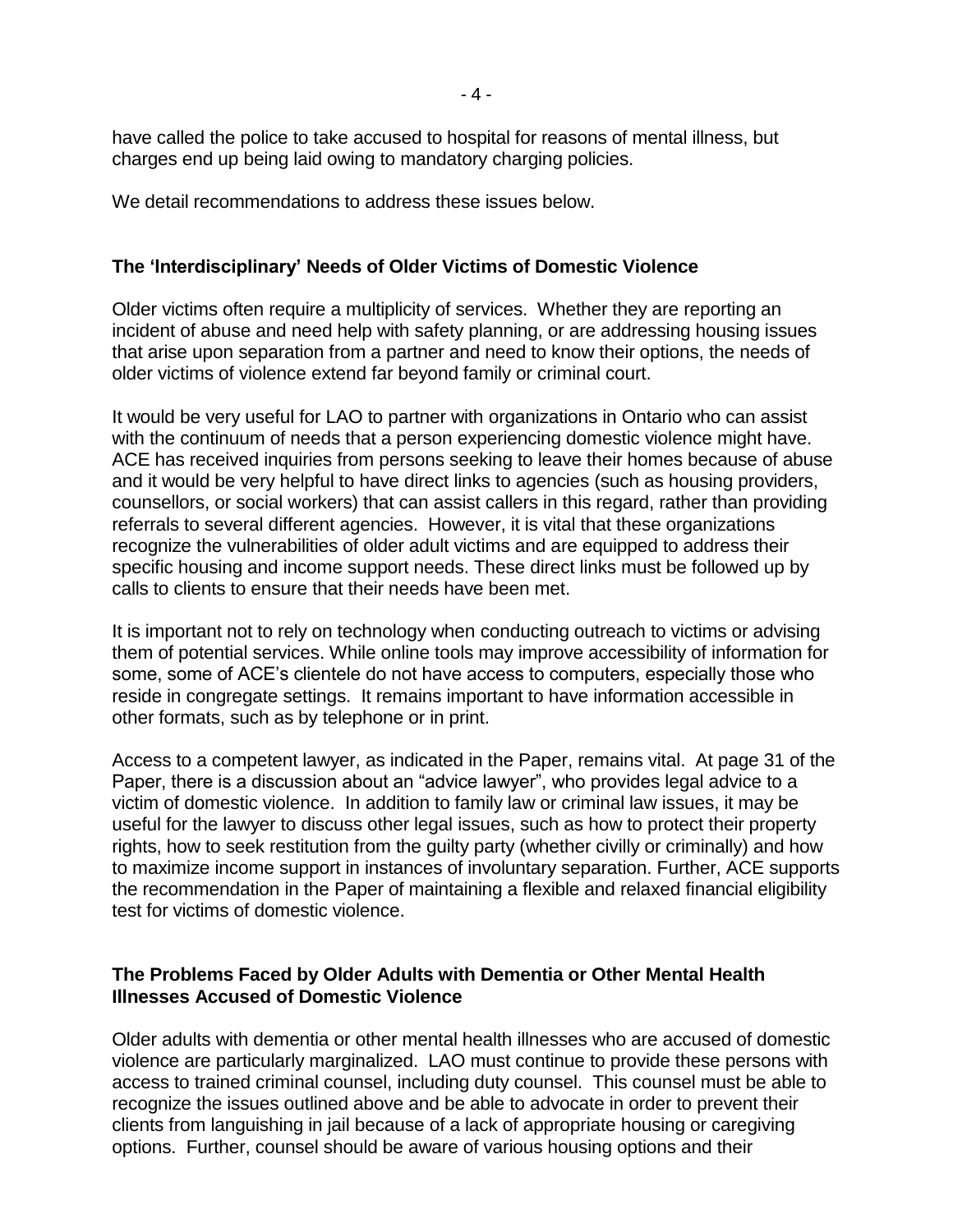limitations. Counsel must be prepared to speak to relevant agencies, including the community care access centres, to assist in placing the accused. Such training should be a prerequisite to empanelment.

Further, these older adult accused require a model which promotes collaboration between those in the criminal justice system, the health care system and local community service organizations. Durham Region has piloted a project which seeks to enhance cooperation amongst the different parts of the criminal justice system (including the police, crown attorneys and the Victim Witness Assistance Program) and to improve access to existing community-based resources, for both older adult victims and accused. The Aged H.A.R.T. committee supports accused persons by using available community supports to assist in bail release options or to facilitate diversion of criminal charges where the underlying cause of the criminal behaviour is deterioration in mental health. Such a program serves as a great model for how LAO could support accused persons in similar circumstances in other jurisdictions.

#### **Recommendations:**

ACE makes the following recommendations in respect of the LAO Domestic Violence Strategy:

- 1. Establish relationships with agencies so that direct contact between LAO clients and the agencies can be made and contact LAO clients to ensure that their needs have been met by the agencies;
- 2. Access to "advice lawyers" who are aware of remedies for older adult victims of spousal abuse not merely limited to family law or criminal law proceedings;
- 3. Access by older adult accused to criminal lawyers who understand the needs of clients with dementia, including housing; and,
- 4. Using existing resources in the community and partnering with the criminal justice system to assist accused persons, similar to the Aged H.A.R.T. model in Durham Region.